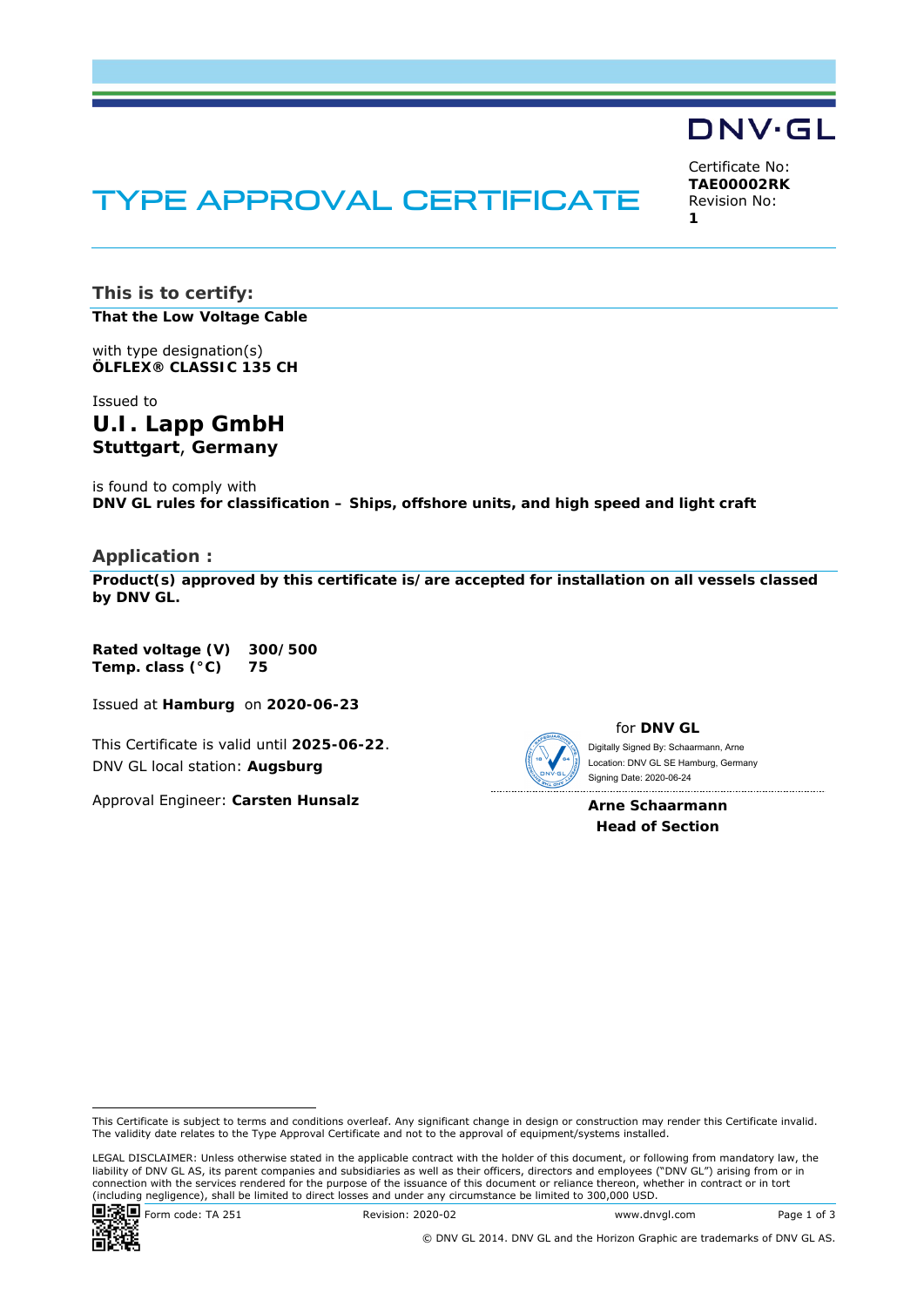Job Id: **262.1-033195-1**  Certificate No: **TAE00002RK** Revision No: **1** 

### **Product description**

Halogen free, flame retardant power and control cabels

| U <sub>0</sub> /U 300/500 V                    |
|------------------------------------------------|
| -40 °C to +75 °C fixed installation (20.000 h) |
| Flexible stranded copper class 5               |
| Polyolefin based TI6                           |
| Tinned copper wire 85% coverage rate           |
| Halogen free TM7                               |
|                                                |
| Cross-sectional areas:                         |
|                                                |
| $0.5 + 0.75 + 1 + 1.5$ mm <sup>2</sup>         |
| $2,5 \, \text{mm}^2$                           |
| $4 + 6$ mm <sup>2</sup>                        |
| $10 \text{ mm}^2$                              |
| $16 + 25$ mm <sup>2</sup>                      |
| $35 \text{ mm}^2$                              |
|                                                |

## **Application/Limitation**

Depending on the installation methods the cross section of the cable conductor shall be selected according IEC 60092-352 ANNEX A or according the manufacturer`s instruction.

The requirements of SOLAS Amendments Chapter II-1, Part D, Reg. 45, 5.2 (provision to be taken to limit Fire Propagation along Bunches of Cables or Wires) are fulfilled without any additional measures.

Power and Control.

Flame retardant Cat. A. Halogen free. Low smoke.

#### **Type Approval documentation**

| LAPP Forbach No.124.15+086.15 dated 22-Mai-15 + 07-Mai-15 |
|-----------------------------------------------------------|
| LAPP Forbach No. 154.15 dated 2-July-15                   |
| VDE 562800-9020-0001/97313 a-c dated 2008-10-01           |
| VDE 562800-9020-0001/97313 d-f dated 2008-10-01           |
| DB1123000gl and DB1123200gl                               |
|                                                           |

#### **Tests carried out**

| <b>Standard</b>  | Release | <b>General description</b>                                                                                                                                                                                                                                  | Limitation |
|------------------|---------|-------------------------------------------------------------------------------------------------------------------------------------------------------------------------------------------------------------------------------------------------------------|------------|
| UL AWM 785 Style |         | $10701 + 21217$                                                                                                                                                                                                                                             |            |
| EN 50525-3-11    | 2011-05 | Electric cables - Low voltage energy cables<br>of rated voltages up to and including<br>450/750 V (U0/U) - Part 3-11: Cables with<br>special fire performance - Flexible cables<br>with halogen-free thermoplastic insulation,<br>and low emission of smoke |            |
| EN 50363-7       | 2005-11 | Insulating, sheathing and covering<br>materials for low voltage energy cables<br>Part 7: Halogen-free, thermoplastic<br>insulating compounds                                                                                                                |            |